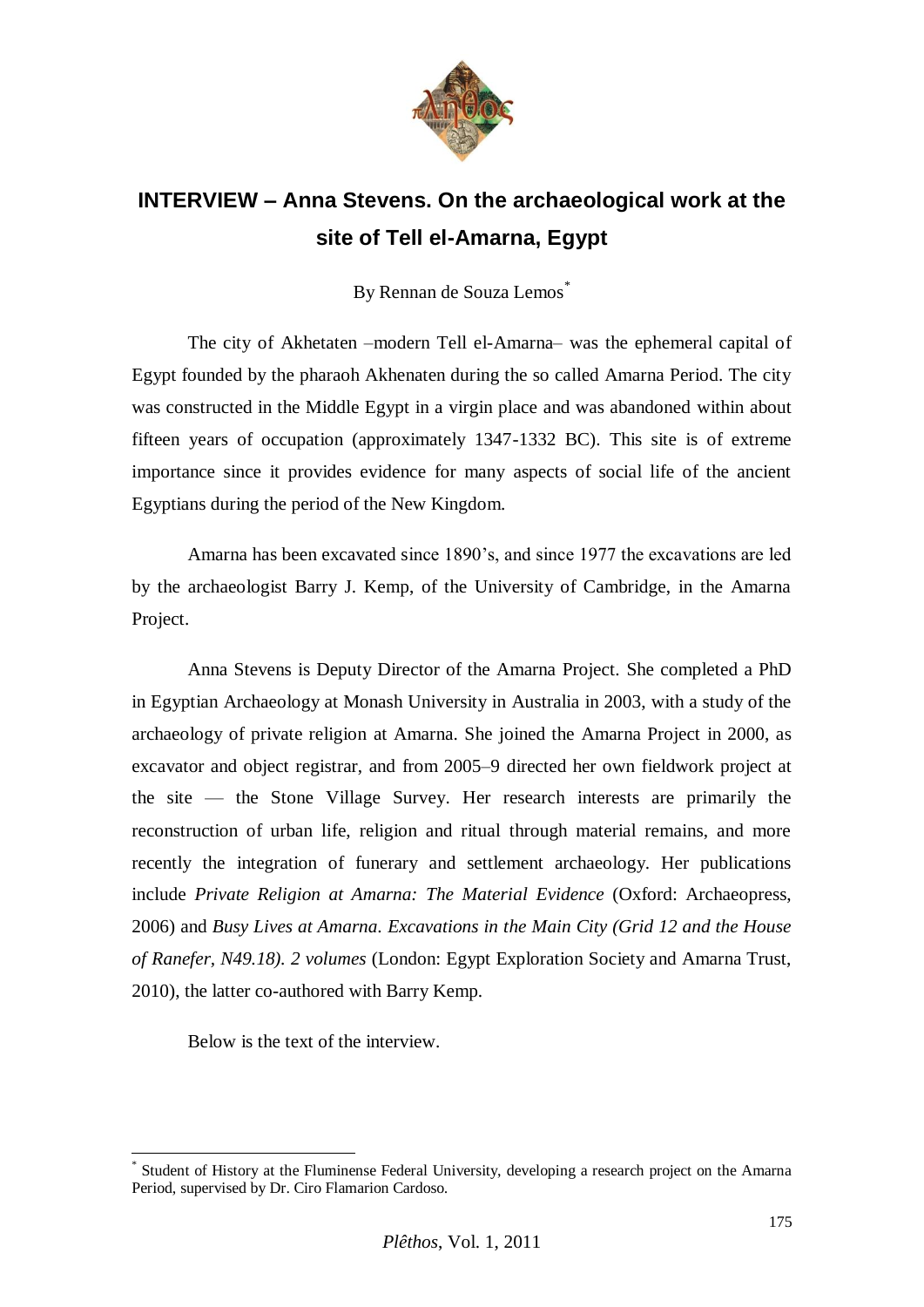

**Rennan Lemos:** Can you summarize for us the history of the excavations at Amarna?

**Anna Stevens:** There have been a number of phases of excavation. The first archaeologist to work at the site was Flinders Petrie in 1891–2. He focused his work on parts of the Central City, the administrative and cultic heart of the ancient city, in an attempt to gain as much information from the site in the short time he had available for his work.

From 1911–14, the Deutsche Orient-Gesellschaft under the direction of Ludwig Borchardt undertook excavations within one of the residential zones of the city, the area known as the Main City. Most of his team were architects and they left us a remarkable set of house plans that, overall, still stand up to scrutiny today. Of course, some of the most well known artifacts to have been found at Amarna were also excavated by Borchardt, most notably the painted bust of Queen Nefertiti, found in the house of a sculptor named Thutmose.

From 1921–36, the London-based Egypt Exploration Society held the concession for the site, and embarked on an extensive and varied excavation campaign. They excavated many more houses in the riverside suburbs, but also at the Workmen's Village, a small settlement in the desert east of the city proper. They also undertook major excavations in the temples, royal residences and administrative buildings of the Central City, and in other outlying temples and shrines on the outskirts of the city. Their excavation reports, *The City of Akhenaten, vols 1-3*, although much abbreviated in terms of what is expected of modern archaeological publications, remain fundamental sources for the archaeology of Amarna, as are those of their predecessors.

In 1977 Barry Kemp of the University of Cambridge resumed fieldwork at the site on behalf of the Egypt Exploration Society. His first goal was to produce a full survey of the main ruins, using the building plans produced by previous expeditions. In 1979, he then re-instigated a program of excavation at the site, which continues today. This program has included areas of housing, at the Workmen's Village and in the riverside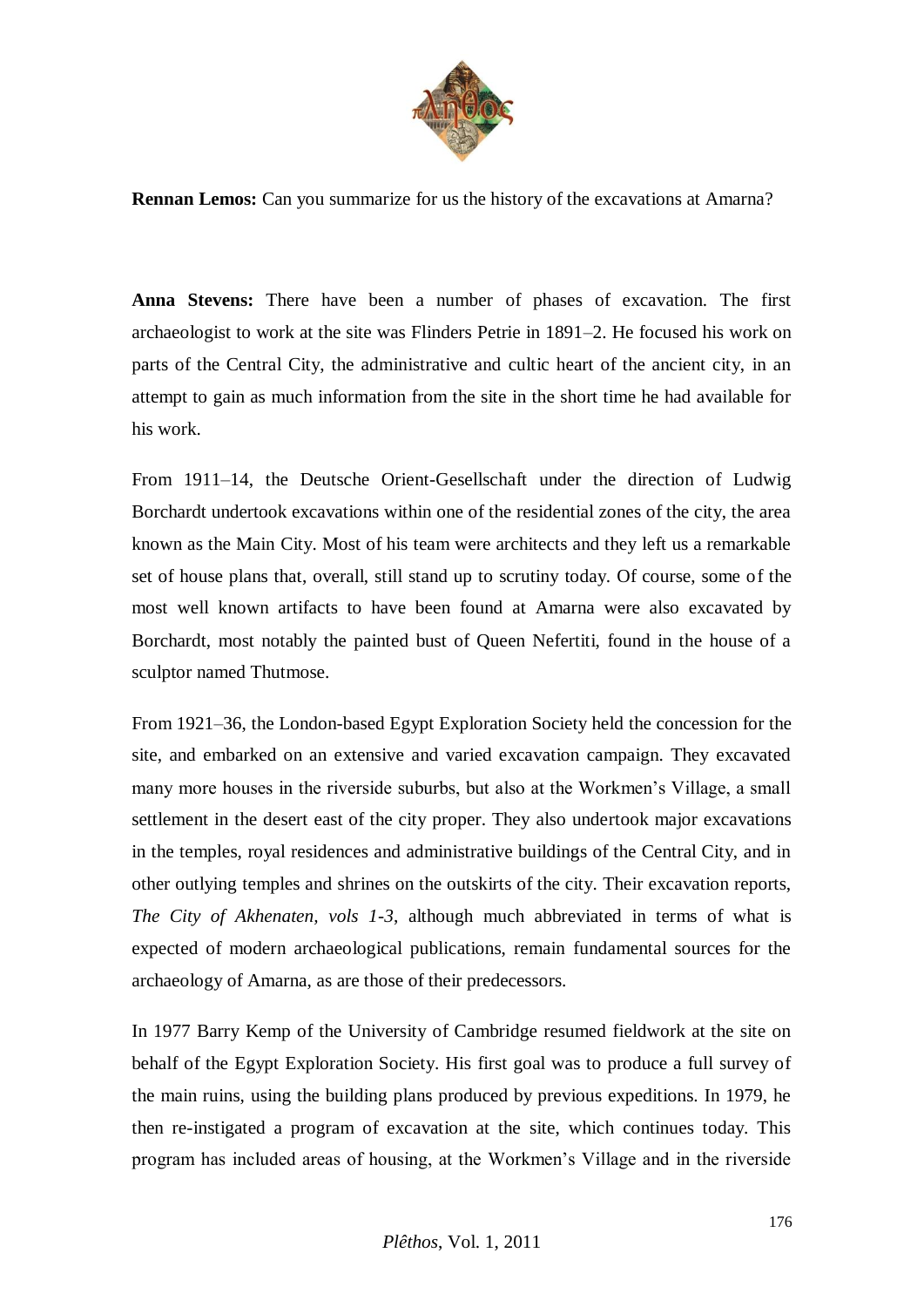

city, industrial complexes, the North Palace, parts of the Central City, and the site of Kom el-Nana, where both an Amarna Period shrine complex and a  $5<sup>th</sup> - 7<sup>th</sup>$  century monastery were investigated.

There have also been smaller-scale pieces of clearance and excavation at Amarna, by both foreign missions and the Supreme Council of Antiquities of Egypt; for example, in the Royal Wadi, location of the royal tombs, in the residential suburbs, and at Kom el-Nana.

**RL:** The Amarna Project has been developing a very important research program at the site. What recent archaeological work has been carried out in the various parts of the ancient city?

**AS:** In terms of fieldwork proper, in recent years there has been somewhat of a focus on Amarna's desert periphery – the flat plain of land between the riverside city and the cliffs of the high desert that form the eastern boundary of the site. This began with Dr Helen Fenwick's Desert Hinterland Survey, a project to map this stretch of land, which has just been completed. During this work she identified a number of cemeteries belonging to the ancient city, and this prompted excavations at of these, the South Tombs Cemetery. This work began in 2006, and is ongoing. Between 2005 and 2009 we also ran a survey and excavation project out at the Stone Village, which is a second small settlement lying a bit further out in the desert beyond the Workmen's Village. The issue both of where the dead of Amarna were buried, and also what function the Stone Village served, had long been major gaps in our understanding of Amarna. Another aspect of the site that needs much more attention is that of its later history, and in recent years Dr Gillian Pyke has been running a project to record an early Christian settlement that is dotted along the cliffs at the northern end of the Amarna plain.

As well as excavation proper, the Amarna Project runs a program of restoration, which has for many years now focused on the North Palace, under the supervision of Suresh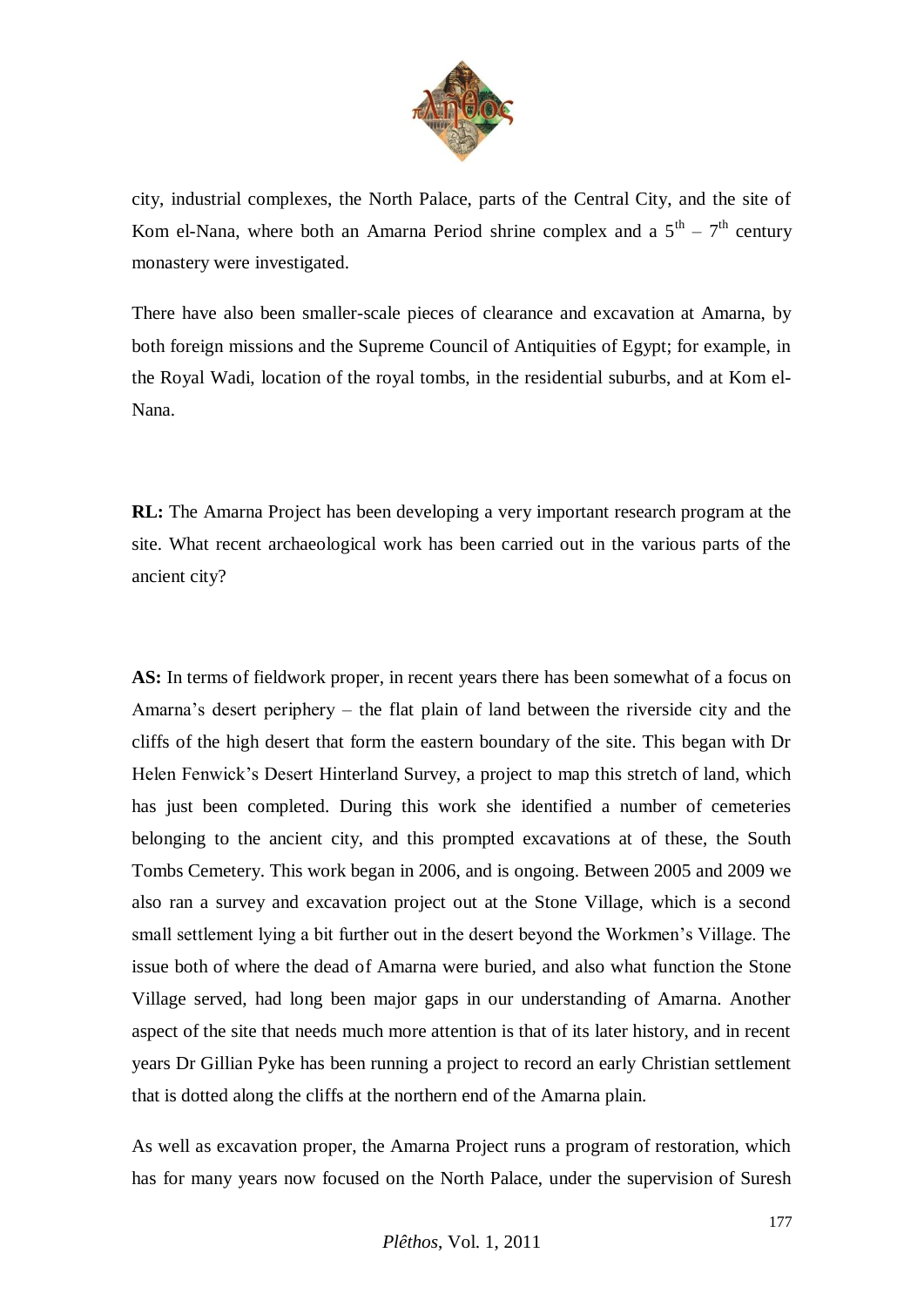

Dhargalkar, and of course there is always endless post-excavation work. One long-term project that is coming to completion is Dr Kristin Thompson's study of statue fragments recovered from the site. Another ongoing project is Dr Jacqueline Williamson's reconstruction of heavily fragmented wall reliefs from the Amarna Period shrine at Kom el-Nana, which she has now identified as the Sunshade of Nefertiti. Of course, we have many other specialists working on material from the excavations, some over very many years.

Anyone interested in the work of the Amarna Project should take a look at our website: www.amarnaproject.com

**RL:** As said in the introduction of the interview, Amarna is a very important site because it provides evidence for many aspects of social life. Like Deir el-Medina, for example, Amarna gives us the possibility to reconstruct the daily life and the religious practices of the common people. What kind of artifacts Amarna provides us information about this? How the archaeologist's work to realize daily life and religious practices is?

**AS:** The object assemblage at Amarna typically comprises such pieces as limestone furniture; stone tools; faience jewellery; sherds with potmarks; figurines; occasional inscriptions on jar labels; mud document sealings; occasional basketry and textile; vessels, in stone, faience, glass and, of course, pottery; and so on. This is the (nonperishable) material that formed the backdrop to everyday life in a New Kingdom city in ancient Egypt. Probably one of the most challenging aspects of archaeological research is to reconstruct everyday life from such 'mundane' material in ways that are nuanced and really meaningful. One benefit of a site like Amarna is its large scale: it brings the opportunity to compare artefact assemblages across different parts of the site. In a way, Amarna is known for its potential for this kind of spatial analysis, although at the same time, it is a potential that is yet to be fully realized because the artefact assemblages from the early excavations are so incomplete. We still have a lot of work to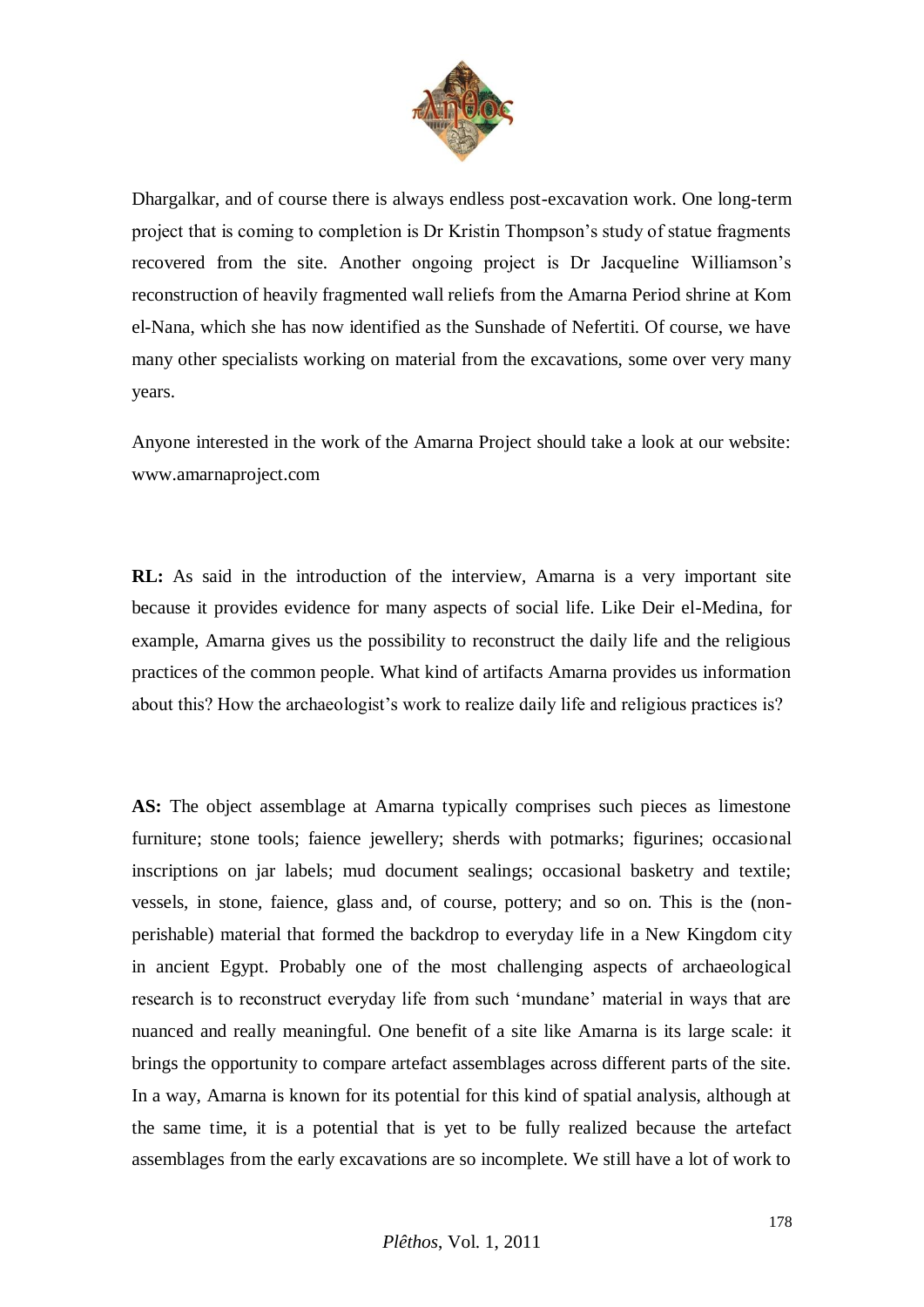

do in producing and publishing object corpora from modern excavations that are as complete as possible.

One important assemblage that we do now have is a group of around 3000 objects from excavations undertaken from 2002–6 in a group of houses in the Main City, which have just recently been published. As we were recording the objects, we noticed that there was a large number of small pieces of flat blue faience probably used as inlays in stone or wooden items. There seemed far too many for these to have simply fallen out of finished reliefs in the houses themselves. So, one reasonable explanation is that people were manufacturing faience inlays in their homes and that these were intended for redistribution, possible to royal and official buildings, as though the Amarna suburbs were a kind of vast workshop for the state. So the process simply of taking a close-up view of this material can sometimes prompt ideas of how people spent their time and what their experiences of the ancient city might have been.

Things get more complicated when you are trying to tap into the spiritual component of people's lives, especially when this was so absorbed into everyday life and routine that it was not necessarily marked in overt material ways. Amarna, like all New Kingdom settlement sites, does however offer a range of material derived from 'everyday' religion, such as figurines, statuettes, pieces of jewellery, domestic altars, and, especially at the Workmen's Village, a group of private chapels used in part for the commemoration of deceased ancestors. In recent years there has been growing recognition of the importance of this kind of material for understanding religion beyond temple cult, and a move towards methodological frameworks drawn not necessarily from Egyptology but anthropology and material-culture studies, such as life-history and phenomenological approaches.

**RL:** You are now participating in the South Tombs Cemetery excavations. Can you tell us about the work that is being developed at this site? What were the impacts of the recent revolution that occurred in Egypt in the excavations at Amarna?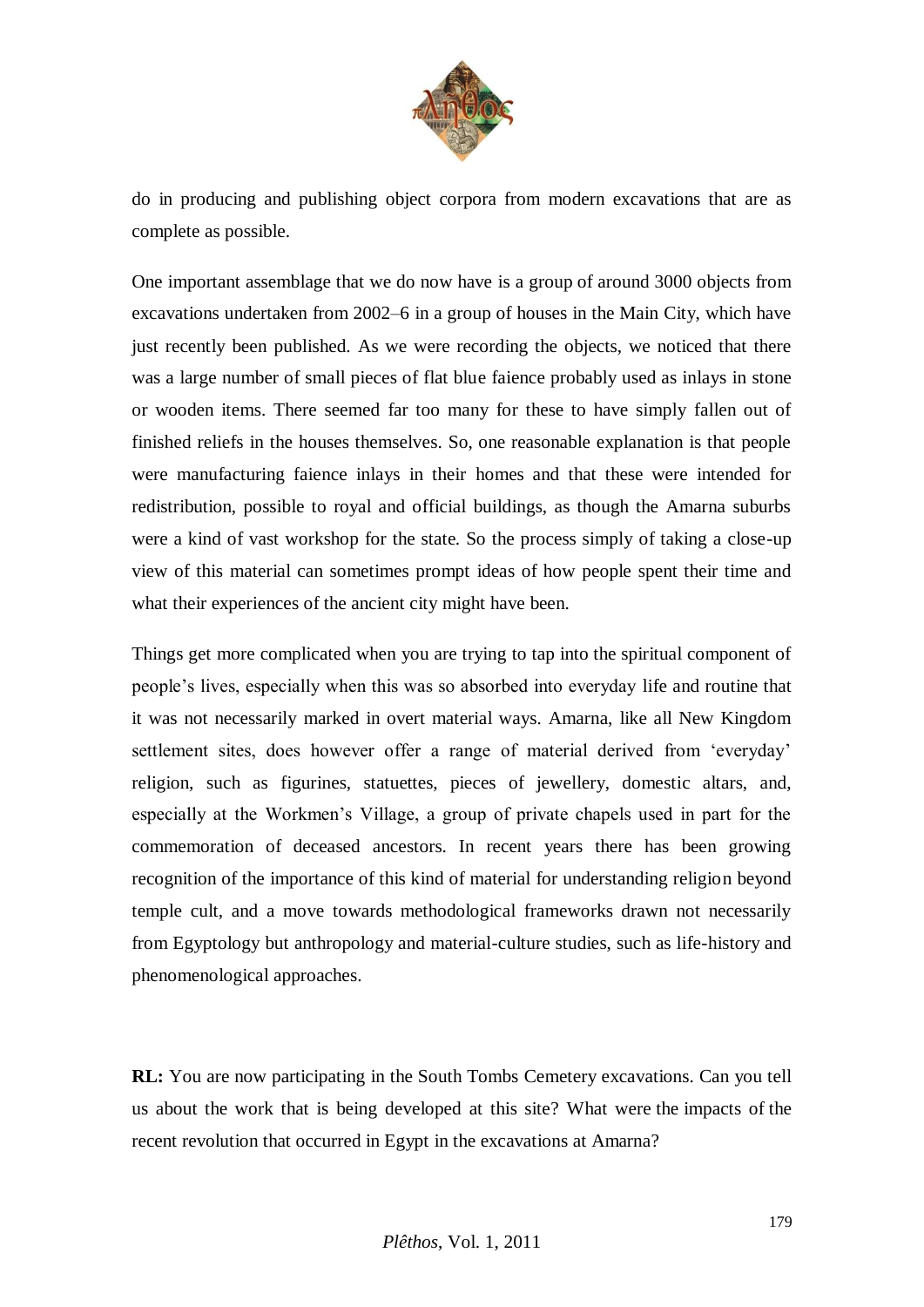

**AS:** The excavation at the South Tombs Cemetery is probably one of the most valuable pieces of fieldwork ever to have been undertaken at Amarna and, in my opinion, one of the most important field projects currently in Egypt. This was a cemetery for the 'nonelite' of Amarna, who basically seem to have included everyone beyond a very small circle of high-ranking officials. The excavations are giving us a dose of reality in terms of life at the ancient city – and it was incredibly harsh. There is something very moving about excavating a skeleton and, even as a non-expert, being able to see the vertebrae crushed together as a result of carrying loads that were too heavy – perhaps stone blocks during the construction of the city itself. It has been a long time since this idea of Amarna as a kind of garden city utopia had much currency, but in a way I think we still want to idealise the city a little. But it is hard to escape the data now coming in from the analysis of the bones, work that is headed by Professor Jerry Rose and Dr Melissa Zabecki. They are showing that this kind of spinal trauma is quite widespread at the cemetery, as are signs of dietary deficiencies in childhood, for example.

In broader terms, this is a valuable piece of fieldwork because it is giving us a snapshot of the health of a single population at a known period of time in the ancient world. Also, we have written sources from about this time that speak of a plague coming from Egypt, so there is intriguing, but difficult to answer, question of whether this affected the Amarna population. Archaeologically, with so few settlements surviving alongside cemeteries in Egypt, we also have a wonderful opportunity to try and write an integrated archaeology of settlement and cemetery (or, living and dying) through Amarna.

We are aiming to get a sample of 400 skeletons from the cemetery, and currently have just over half this amount, so we're looking at a few more seasons of excavation yet. We had an excavation season scheduled for February/March of this year, but because of circumstances stemming from the Egyptian revolution, this had to be cancelled. We are hoping to be able to run a supplementary excavation season in November/December, but are waiting for permission from the Supreme Council of Antiquities. So, we are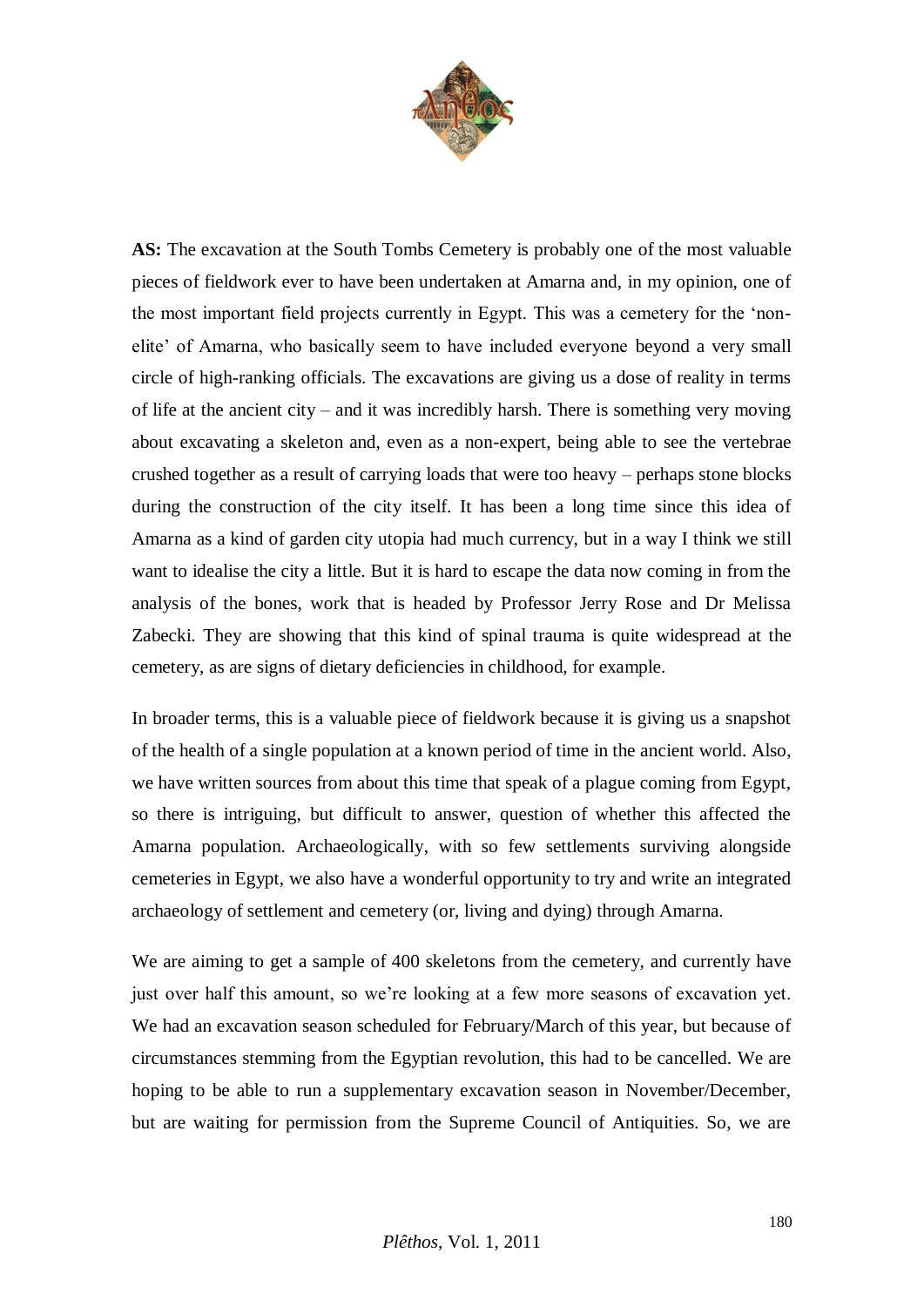

keeping our fingers crossed, whilst acknowledging that Egypt has a lot more important things to deal with at the moment than the status of foreign archaeological expeditions.



Excavations at the South Tombs Cemetery. Photo courtesy of Anna Stevens.

**RL:** Finally, here in Brazil Egyptology is not a traditional area of studies and the difficulties are many. Only in few universities we have the possibility to study history and archaeology of ancient Egypt under the supervision of Egyptologists. Can you let to our students – and here I include myself – a message of encouragement?

AS: I undertook my studies in Australia, where Egyptology is also a relatively young and small academic discipline, so I can understand up to a point. It goes without saying that Egyptology is an incredibly difficult field to try and break into, and to maintain a career in. We are very fortunate to have a number of Australian-run field projects in Egypt, which provide invaluable opportunities for students to experience Egypt and fieldwork firsthand.